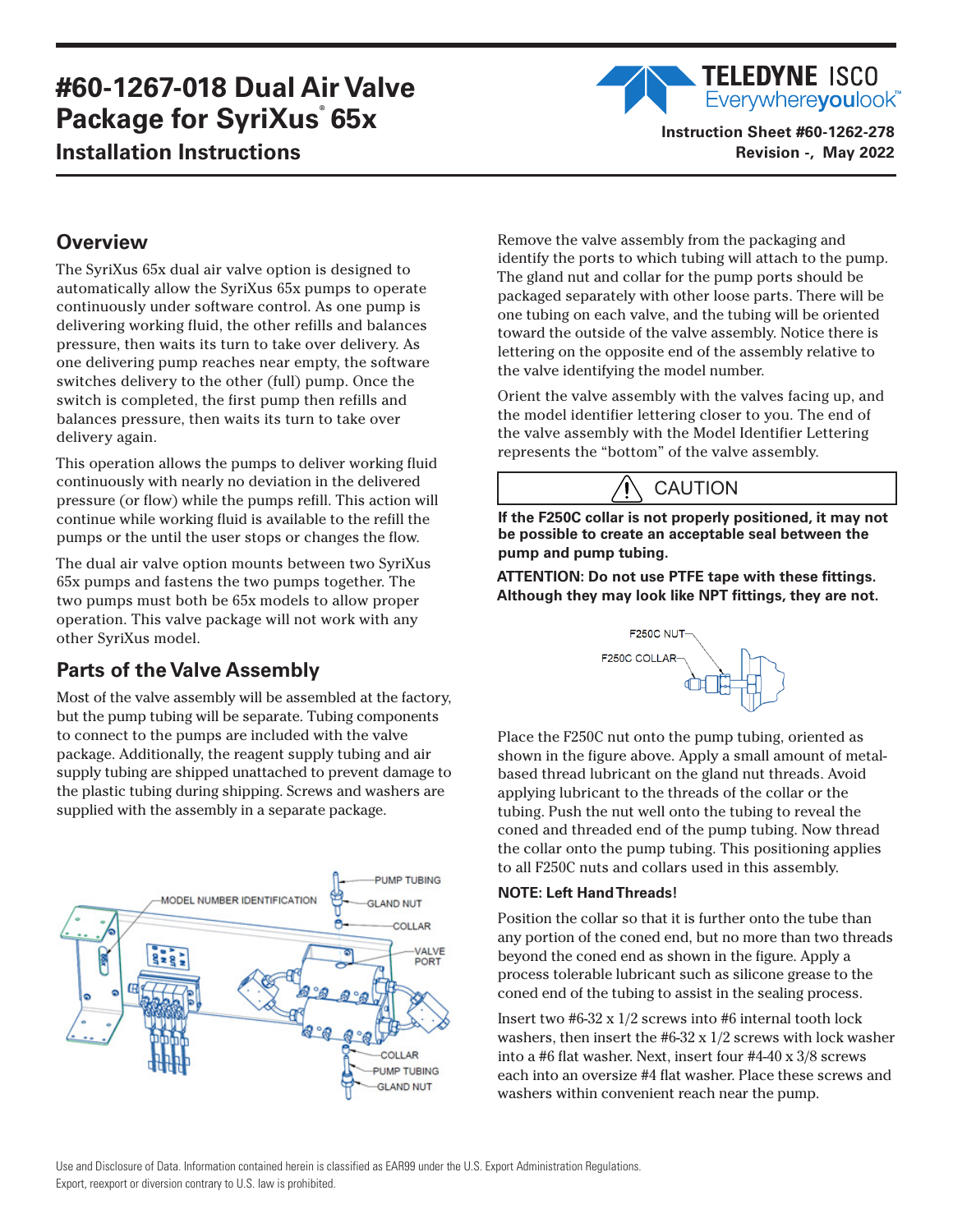

Position the valve assembly on the side of one of the pumps with the pump tube aligned with the port in the cap. While holding the valve assembly in place, thread the F250C nut and collar into the pump cylinder cap. Tighten the F250C nut into the pump cap finger tight.

Continuing to hold the valve assembly in place, insert the #6 screw with washers into the valve mounting bracket in the bottom hole closest to the valve as shown in the figure. Tighten this screw only finger tight. Install the two #4-40 screws in the top two holes in the mounting bracket near the front of the pump as shown. Tighten these screws finger tight.

Move the second pump into position so that the free pump tubing aligns with the port in the second pump's cap. Thread the F250C nut and collar into the second pump cylinder cap. Tighten the F250C nut into the pump cap finger tight.

Install the remaining #6-32 screw with washers and #4-40 screws with washers into the mounting bracket and into the second pump.

Adjust the position of the valve assembly and then tighten the six screws just installed.

Tighten the F250C nuts to 10 ft·lbs [13.5 N·m]. Avoid overtightening.

Locate the refill assembly. The F250C nut and collar to attach the refill assembly to the valve should be in the package of loose parts. Thread the nut and collar onto the tubing of the refill assembly. Insert this assembly into the lower fluid tee as shown in the figure and tighten to 10 ft·lbs [13.5 N·m]. While tightening, use a wrench on the flats of the tee to prevent damaging the assembly while tightening the gland nut.



Air supply tubing is provided with the valve assembly. Connect the air supply tubing to the actuator by pushing the retaining ring on the actuator port inward and then pushing the tubing into the actuator. Release the retaining ring. When properly installed, the tubing should not be able to be easily pulled out. Reversing this procedure allows the air supply tubing to be detatched should the pumps need to be moved.

#### **NOTE: The refill tubing can be shortened by removing the fitting and ferrule at the filter end and cutting the tubing shorter.**

The valve can then be electrically connected to the controller using the procedure described as follows:



The actuator has eight wires, four red and four black. The red wires have labels showing '+15', and the black wires have labels 'A1', 'A2', 'B1' and 'B2'.

On the back of the pump controller is a terminal strip connector labeled 'ACCESSORY'. Locate the connections identified as circled in the figure above.